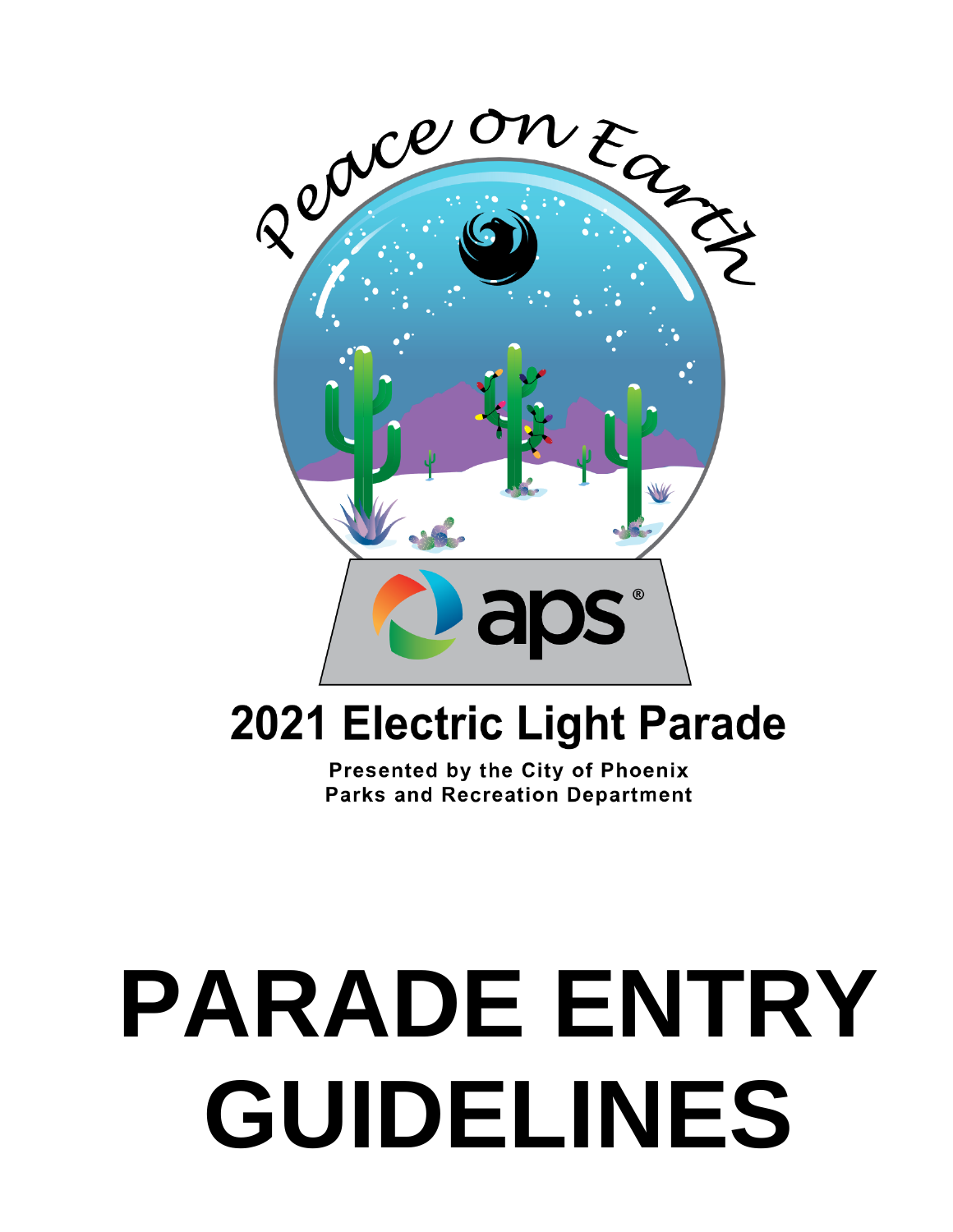# **CONTENTS**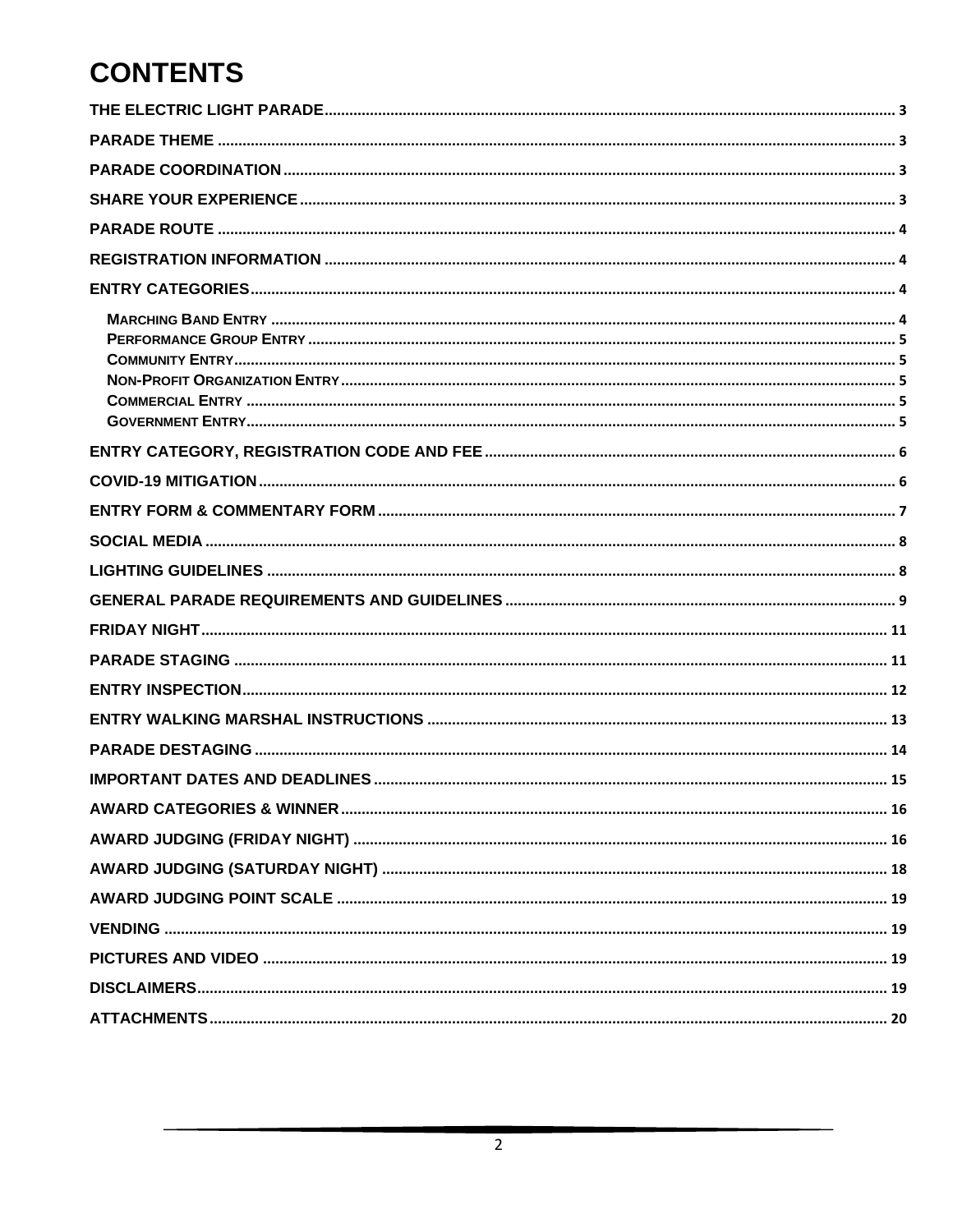# <span id="page-2-0"></span>**THE ELECTRIC LIGHT PARADE**

APS Electric Light Parade has long been an event where families, neighborhood groups and businesses from across the city come together to provide an outstanding, family friendly, holiday themed special event that is enjoyed by hundreds of thousands of families each year. The parade engenders a feeling of belonging through a shared experience; it improves the quality of life for residents, brings all people together; inspires a positive image of the city with a shared pride in their community; brings vitality to the community; promotes economic impact and tourism. The 2021 event is no different; we invite each of you to make this a tradition for your family, organization, or business by participating in this year's parade. Please read through this guide and if you have any questions, don't hesitate to contact us.

**This year's parade will be held Saturday, December 4, 2021 at 7 pm.**

### <span id="page-2-1"></span>**PARADE THEME**

The 2021 APS Electric Light Parade theme is **"PEACE ON EARTH"**.

# <span id="page-2-2"></span>**PARADE COORDINATION**

APS Electric Light Parade is produced and coordinated by the City of Phoenix Parks and Recreation Department. The event has a large number of partners and sponsors which includes our amazing title sponsor Arizona Public Service (APS) as well as North Phoenix Baptist Church, our parade staging site host. Please see the event website for a full list of sponsors and partners. If you have any questions or you would like information about becoming an event sponsor or participant, please contact Bob Berlin at 602-262-1678, or through email at [elp@phoenix.gov.](mailto:elp@phoenix.gov)

Event details are also located on the City of Phoenix, Parks and Recreation Department web site <https://www.phoenix.gov/elp>

# <span id="page-2-3"></span>**SHARE YOUR EXPERIENCE**

For more than 30 years, the APS Electric Light Parade has become a holiday tradition for Phoenix families. Please help us compile an event history by sharing pictures, videos or stories from the event, of entries you've been a part of, special memorable moments you have while attending or from being a part of the parade, and more. Please send your memories to **[elp@phoenix.gov.](mailto:elp@phoenix.gov)** Please note, by submitting, the Phoenix Parks and Recreation Department reserves the right to utilize those images, videos and stories in any way necessary for, but not limited to, event promotion, the web site, for fliers and other printed parade materials, social media, tv broadcast, award applications, etc.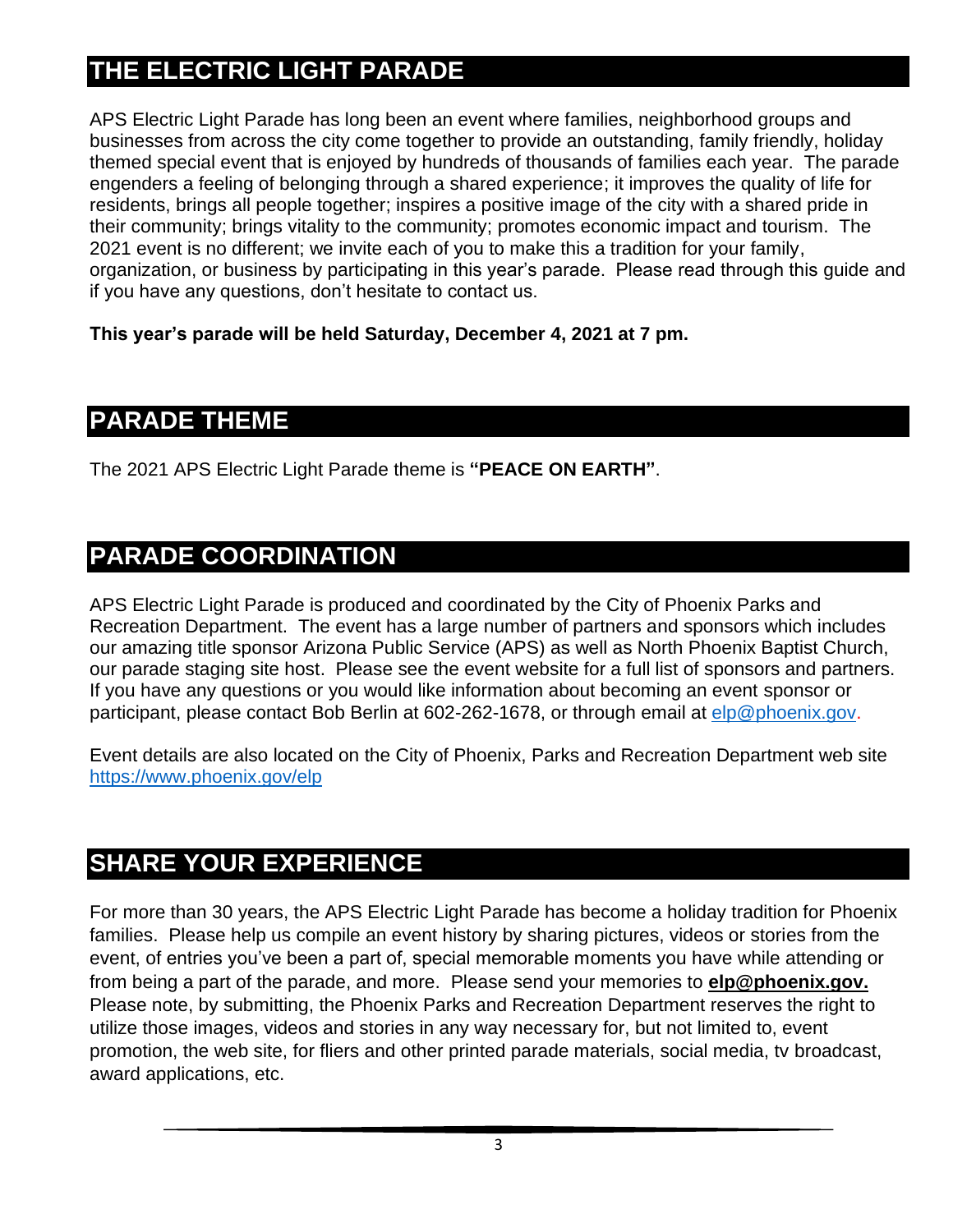# <span id="page-3-0"></span>**PARADE ROUTE**

The APS Electric Light Parade entries are staged at North Phoenix Baptist Church (larger units may be staged on Central Avenue). Entries head out of the church southbound on Central Avenue (the actual route begins at Montebello). Entries head south on Central until they reach Camelback Road at which point they turn east and head up to  $7<sup>th</sup>$  Street. At  $7<sup>th</sup>$  Street, entries turn south and continue down 7<sup>th</sup> Street until they reach Indian School Road which is the end of the route. The route is approximately 2.3 miles long and takes entries about 60 minutes to reach the end. A route map can be found in the attachment section in the back of this guide.

# <span id="page-3-1"></span>**REGISTRATION INFORMATION**

Registration opens on October 1, 2021 at 8:00 am and all entry registrations must be completed before 10:00 pm on, November 1, 2021. Registration for the APS Electric Light Parade is accepted through our online registration system at **<https://apm.activecommunities.com/phoenix>** or by walk-in at Parks and Recreation Department community centers or division offices. Course codes for the entry category you are looking for can be found in the entry category and fee schedule section of this document. If you do not already have one, you will need to create an online account prior to registering. Registration is payable by cash, credit card, debit card or by check (checks shall be payable to the City of Phoenix). All those considering registration for the APS Electric Light Parade should review the entry category list below, to determine which entry group they fall within. If you are unsure which entry category you qualify under, please contact the Parks and Recreation Department prior to registering. **Additional information will be requested following registration and must be provided by the deadline provided.** \*\*There are a limited number of spots available in each category and many will fill before registration ends. *Refund request shall be presented in writing. Partial refunds (80%) will be available until November 10, 2020; there are no refunds after November 10, 2020.*

# <span id="page-3-2"></span>**ENTRY CATEGORIES**

Interested in registering for the APS Electric Light Parade? Review the entry category descriptions listed below to determine which one of the six categories your entry fits. If you are unsure which category your entry qualifies, please contact the Parks and Recreation Department prior to registering. There are a limited number of entry spots assigned to each category and many categories will fill up. Register early for this year's APS Electric Light Parade. \*\*All walkers or marchers must be at least 8 years of age.

### <span id="page-3-3"></span>**Marching Band Entry**

Unfortunately, marching bands have been suspended for the 2021 event. We still want to you to participate; please consider modifying your entry for this year to fit a category that remains open for 2021.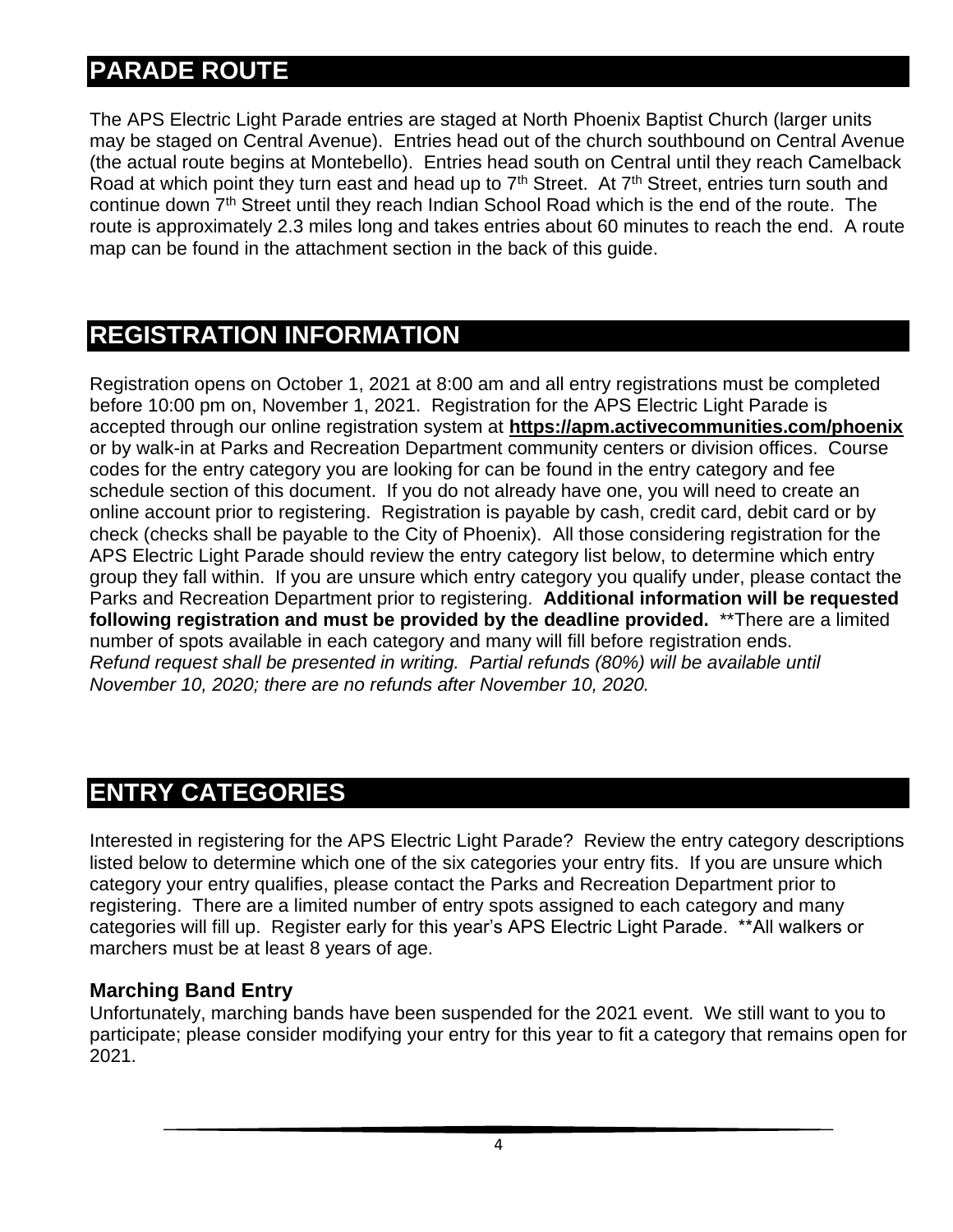### <span id="page-4-0"></span>**Performance Group Entry**

Unfortunately, marching bands have been suspended for the 2021 event. We still want to you to participate; please consider modifying your entry for this year to fit a category that remains open for 2021.

### <span id="page-4-1"></span>**Community Entry**

Community entries are: an individual, family, organization, club or neighborhood group. Boy Scouts/Girl Scouts, bicycle clubs, motorcycle and car groups fall under this category as well. Community entries may not advertise sponsors or corporate supporters' names; signage shall reflect only the name of the entry group or individual. Community entries cannot have more than 10 participants per unit. *There is a prize awarded for the top two entries in this category.*

### <span id="page-4-2"></span>**Non-Profit Organization Entry**

A Non-Profit Organization entry is an organization certified as a 501-C3 organization. You may have the non-profit name on the float but you cannot have a commercial sponsor name on the float. A 501-C3 determination or affirmation letter must be submitted following your registration. Entries that are not certified 501-C3 must register in the community category. Non-Profit entries cannot have more than 10 participants per unit. *There is a prize awarded for the top two entries in this category.*

### <span id="page-4-3"></span>**Commercial Entry**

Commercial entries may be sponsored by either large or small businesses. Entry fee is calculated based on the number of employees within the entire company. The commercial entry may display their company logo however, it must be lit according to the standards provided in these guidelines. A small commercial business is one that has 24 or fewer employees while a large commercial business is one with 25 or more employees. Commercial entries cannot have more than 10 participants per unit.

### <span id="page-4-4"></span>**Government Entry**

A government entry will be supported and constructed by a government agency. This includes schools, federal, state, city, county and local municipal agencies, officials, etc. that do not qualify in one of the other entry categories. Government entries cannot have more than 10 participants per unit.

*\*There are a number of holiday events around the Phoenix area that love to invite the APS Electric Light Parade entries to be a part of their events. Parade staff will provide information on those events as it becomes available.*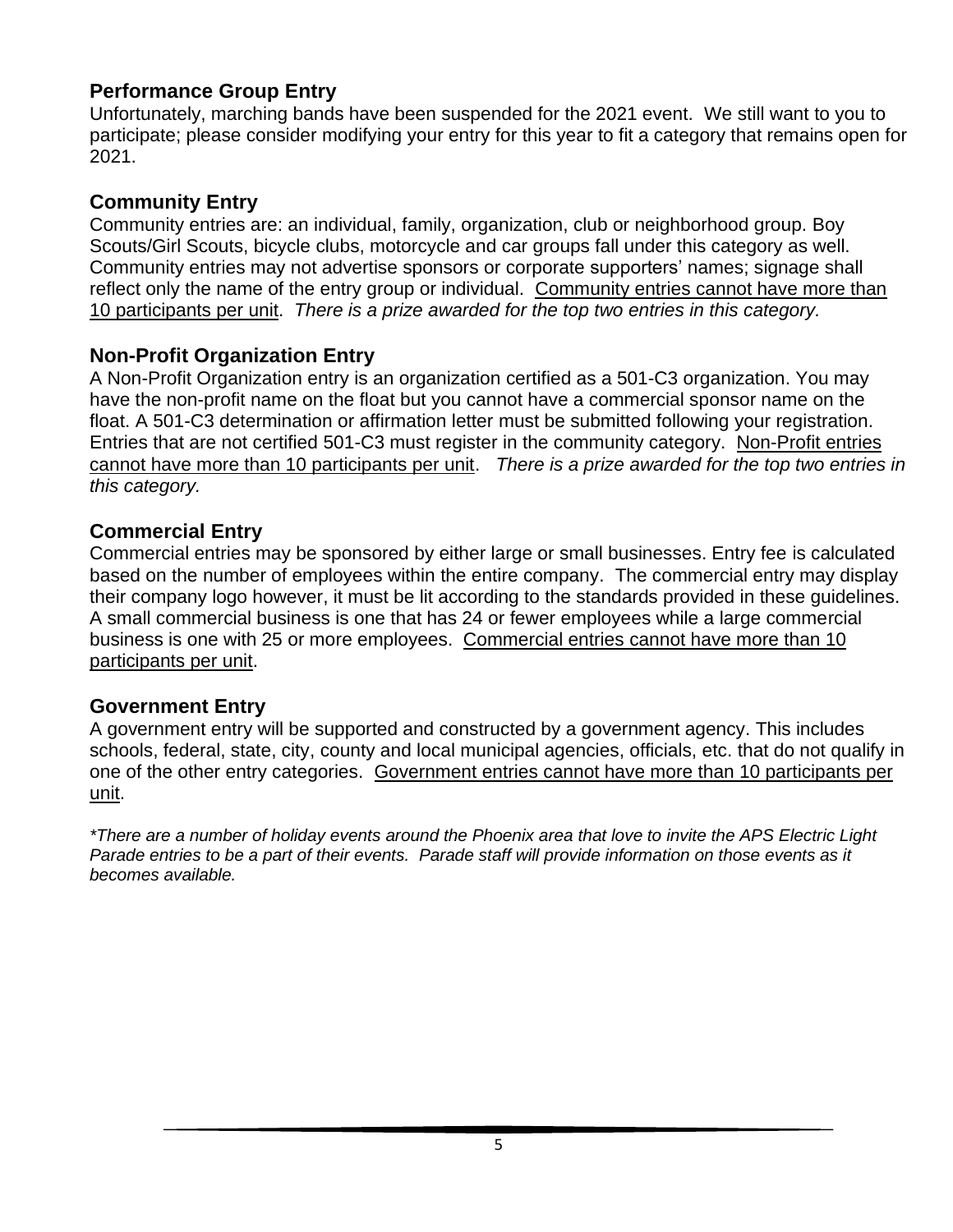# <span id="page-5-0"></span>**ENTRY CATEGORY, REGISTRATION CODE AND FEE**

| <b>Entry Category</b>                           | <b>Online Registration</b><br>Code | Fee       |
|-------------------------------------------------|------------------------------------|-----------|
| <b>Community Entry</b>                          | 41005                              | \$75      |
| Non-Profit Entry                                | 41006                              | \$100     |
| Commercial Entry - Small - Up to 24 employees   | 41007                              | \$300     |
| Commercial Entry - Large - 25 or more employees | 41008                              | \$400     |
| <b>Government Entry</b>                         | 41009                              | \$100     |
| 1 <sup>st</sup> Time Entry Workshop             | 41010                              | No Charge |
| <b>Marching Band Entry</b>                      | Suspended for 2021                 | <b>NA</b> |
| <b>Performance Entry</b>                        | Suspended for 2021                 | <b>NA</b> |

*\*\*There are a limited number of spots available in each category and many will fill before registration ends so register early.*

# <span id="page-5-1"></span>**COVID-19 MITIGATION**

Due to ongoing concerns over the spread of COVID-19, mitigation plans have been implemented to ensure the safety of all. A number of categories and participation requirements have been modified to ensure we can respond and adjust based on real time virus data. Unfortunately, this means that some who have been involved in the parade in the past may not be able to participate or may have to modify their entry /category to one that fits the amended categories and participation standards for 2021. Below you will find our mitigation strategy, 3 models that allow us to pivot while allowing us to move forward, and our guiding principles for a safe but fabulous event this year.

#### **MITIGATION STRATEGIES**

- 1. Limited number of people per entry unit.
- 2. Elimination of Marching Band and Performance entry categories and reduce the number of entries for 2021 to reduce parade duration.
- **3. All participants are encouraged to wear a mask or face covering.**
- 4. Practice social distancing both between individuals and in the staging assignment model.
- 5. Wash hands and utilize hand sanitizer frequently and between contacts.
- 6. Require entries that develop an outbreak to report outbreak and have individuals that don't feel well to stay home.
- 7. Provide regular educational announcements to sound towers.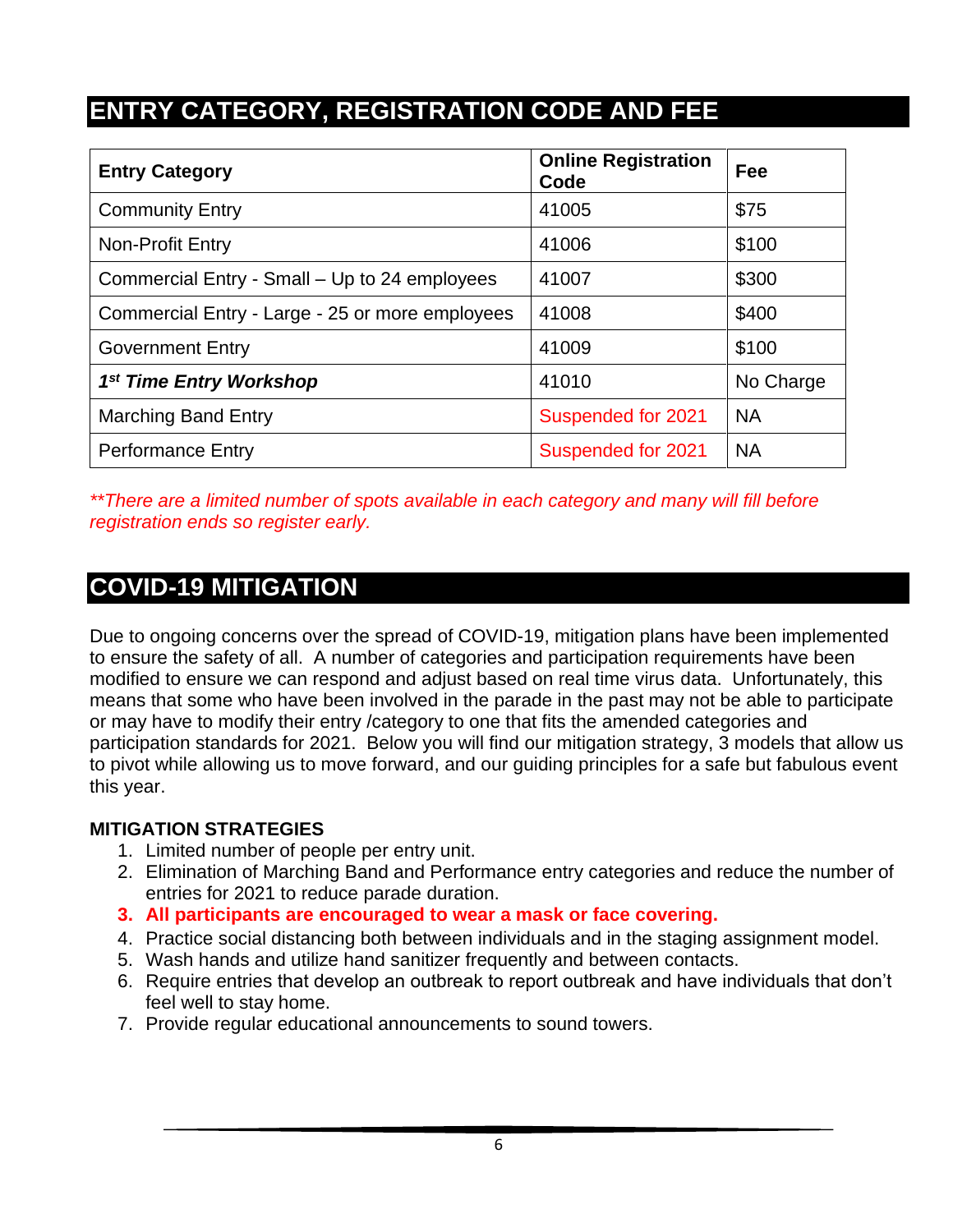### **PARADE MODELS**

All entries must be able to pivot to any of the 3 models should COVID-19 spread require event modifications.

- 1. Modified Parade: Full traditional public event and route with multiple mitigation strategies.
- 2. Drive or Walk Thru Event: Limited, public event held in the church parking lot with mitigation strategies. Ticketed event (free) with a potential two-night option.
- 3. Contained/Closed Parade with Supplemental media: No public, modified for TV only route. Held in the church parking lot and a portion of adjacent Central Ave to Montebello for broadcast purposes only with mitigating strategies.
	- a. Stage and run the parade onto Central Avenue and back into church- likely Montebello. Will have a real parade feel on broadcast…even without the crowds.
	- b. Solicit submissions from the community, pictures, videos, stories about the parade.

### **GUIDING PRINCIPALS OR ENTRY CRITERIA**

- 1. All entries must adhere to modifications to the size of group, ensure their ability to maintain social distance and adhere to mitigation strategies noted above.
- 2. WOW factor- more important than ever with fewer entries; create an entry that:
	- a. High viewer interest
	- b. Great presentation
- 3. Can meet the requirement of the three models outlines above
- 4. Pivot…with little notice

# <span id="page-6-0"></span>**ENTRY FORM & COMMENTARY FORM**

After registering, each entry will receive an email with a parade entry form attached which is used to collect entry information and the commentary. The form is a fillable document and we request that you make every effort to complete it as such rather than printing and hand-writing the information onto it. The form is a critical component to the effective presentation of the event. The entry information form must be complete as the details are important to effective staging/destaging as well as for your placement in the parade. When completing the commentary section, include information that can be used to identify and describe your entry for the spectators both along the route and those watching the televised version (not a live broadcast). Your commentary should be a brief narrative – Use 3-4 dot points of approximately 30-80 words. Remember, to maintain the spirit of the event, the script should be fun to hear! Event producers and broadcast network reserve the right to edit and use the material as needed and at their sole discretion. Every entry MUST complete and return the document on or before November 7, 2021.

### **Commentary Sample 1**

- What would Lights! Camera! Magic! be without a little Hollywood thrown in?
- Happy Dance Family brings you "Hollywood Christmas" with high energy dancing, stepping and chanting to Christmas music.
- Happy Dance Family took home the award for best performance group in 2018.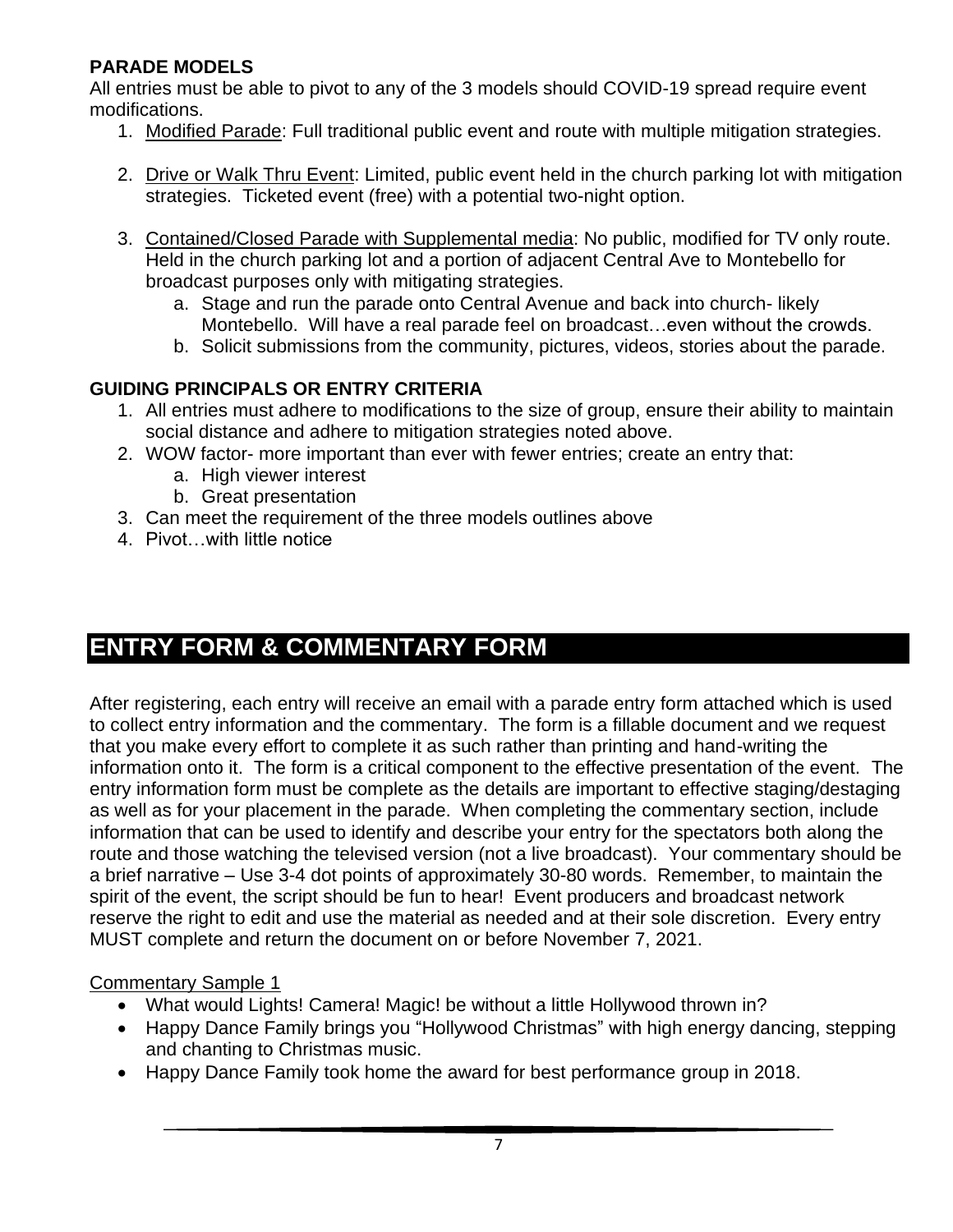# <span id="page-7-0"></span>**SOCIAL MEDIA**

### **FOLLOW. LIKE. SHARE.**

We'd love for you to engage your friends, family, business partners, etc through the use of social media. Please join the Phoenix Parks and Recreation Department in the promotion and showcasing of the annual APS Electric Light Parade. Through social media channels such as Facebook and Twitter we have the power to share this great parade with a much broader audience. The City of Phoenix Parks and Recreation Department will take a proactive approach in posting parade content leading up to, and throughout the event. Please take a moment to Follow and Like our current social media accounts:

- Facebook:<https://www.facebook.com/phoenixparks/> (facebook.com/phoenixparks)
- Twitter:<https://twitter.com/PhoenixParks> (@PhoenixParks)
- Instagram:<https://www.instagram.com/phxparks> (@phxparks)
- YouTube:<https://www.youtube.com/cityofphoenixaz>

We invite parade entrants and spectators to tag us directly using the information noted above; additionally, we would like entries to share posts with one another using the hashtag:

#### *#PHXLightParade*

Don't forget to tag our great partners so they can engage as well.

# <span id="page-7-1"></span>**LIGHTING GUIDELINES**

# *MORE LIGHTS BRING MORE SMILES AND CHEERS*

- Only UL approved wiring, lights and batteries may be used.
- Each individual (walking or riding) and their accessories must be illuminated. Glow products may substitute for the lights.
- Hand held accessories: headpieces, instruments, etc., must be outlined or accented with lights or glow products. The route is over two miles…it's advisable to limit the weight on each uniform/instrument by using appropriate lighting systems.
- For optimum affect, it is suggested that lights be placed one to two inches apart (Light reflectors are suggested for better illumination).
- All batteries, battery packs and wires must be concealed within the costume or attached to the individual in an organized pattern.
- The use of spotlights and/or interior lit inflatables are okay to use if the entry is completely lit.
- All major construction points and lines should be outlined in lights to highlight the shape of the design element.
- The minimum number of lights on a float is 2,000 however, that number can be lower as long as the float and vehicles are completely covered in lights. LED's, neon, and glow products are also acceptable. All tow vehicles must be lit if it is part of the entry otherwise it must be blacked out. Minimum number of lights for a tow vehicle is also 2,000 which is in addition to the entry requirement of 2,000 lights.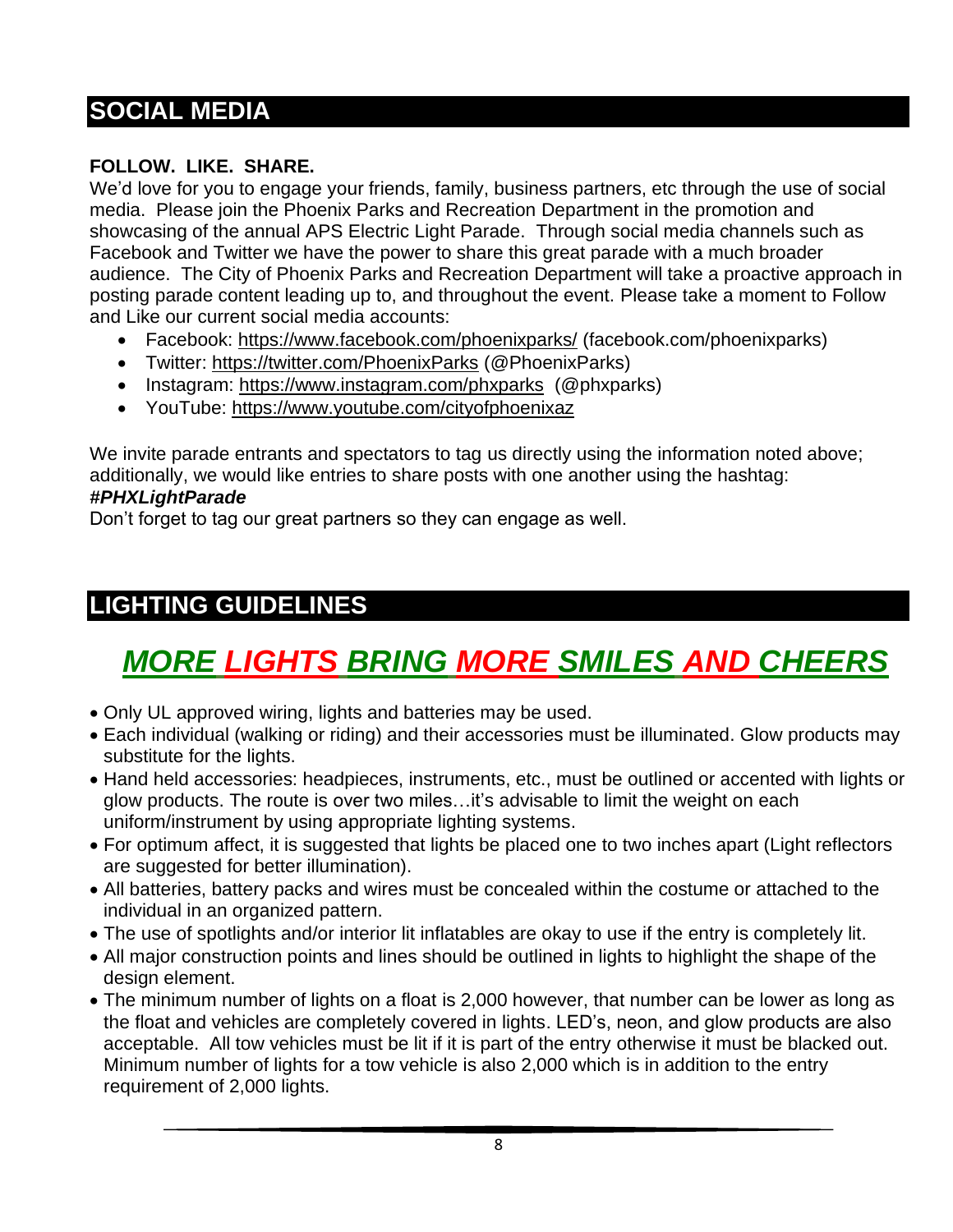• All tow vehicles or entries need to completely cover or turn off or their headlights throughout the parade route.

LIGHTING TIPS:

- Portable gas powered generators: provide a simple way to light without complicated wiring. Any standard holiday lights, inflatables and decorations easily plug in.
- Batteries easily power battery operated devices and novelties. Unfortunately, batteries have a limited power source that can become heavy.
- Inverters: an inverter is a device that converts 12 volt DC current into 110 volt AC. This device easily connects to a cigarette lighter, generator, car battery or electrical source. Inverters are fairly inexpensive. Inverter must match the capacity of the wattage needed to operate your lights.
- It is ok for entries to use a combination of the three systems.
- LED lights are great and you can generally string 20-25 strings together vs. 3 strings for traditional lights
- Net lights work great for large areas of the float; net lights are easily zip tied together to create full area coverage.
- You don't have to build it yourself; there are a number of vendors that rent holiday lights, equipment and props that you can use to make your entry special.

#### **Entry groups or individuals that fail to meet the lighting requirements in this document will be pulled from the APS Electric Light Parade.**

# *MORE LIGHTS BRING MORE SMILES AND CHEERS*

# <span id="page-8-0"></span>**GENERAL PARADE REQUIREMENTS AND GUIDELINES**

- The success of the annual APS Electric Light Parade is dependent on the amazing entries developed. With the event theme in mind, build your entry with quality materials and use more lights than you ever planned to.
- All participants MUST HAVE FUN!
- To keep the APS Electric Light Parade moving smoothly, entries WILL NOT be permitted to stop for pictures or performances; entries are required to keep pace (120-150 steps per minute) with the line of march; there are no counter or reverse marches or stunts contrary to forward progress allowed on the APS Electric Light Parade route. (These activities cause gaps in the APS Electric Light Parade.)
- The APS Electric Light Parade has ONLY ONE live Santa Claus; additional Santa's are STRICTLY prohibited.
- **For the safety of our spectators absolutely nothing is to be thrown, tossed, launched, etc. to the crowd from an entry. Our children and other attendees are precious to us, do not encourage them to come onto the road for any reason.** Walkers, that meet parade guidelines, may hand to the crowd along the parade route.
- All first-time APS Electric Light Parade participants are advised to attend the virtual informational meeting. Staff will walk attendees through the guidelines and answer any questions groups may have. See entry registration section to register.
- Entries must commit to staging earlier than they may think necessary to ensure the staging and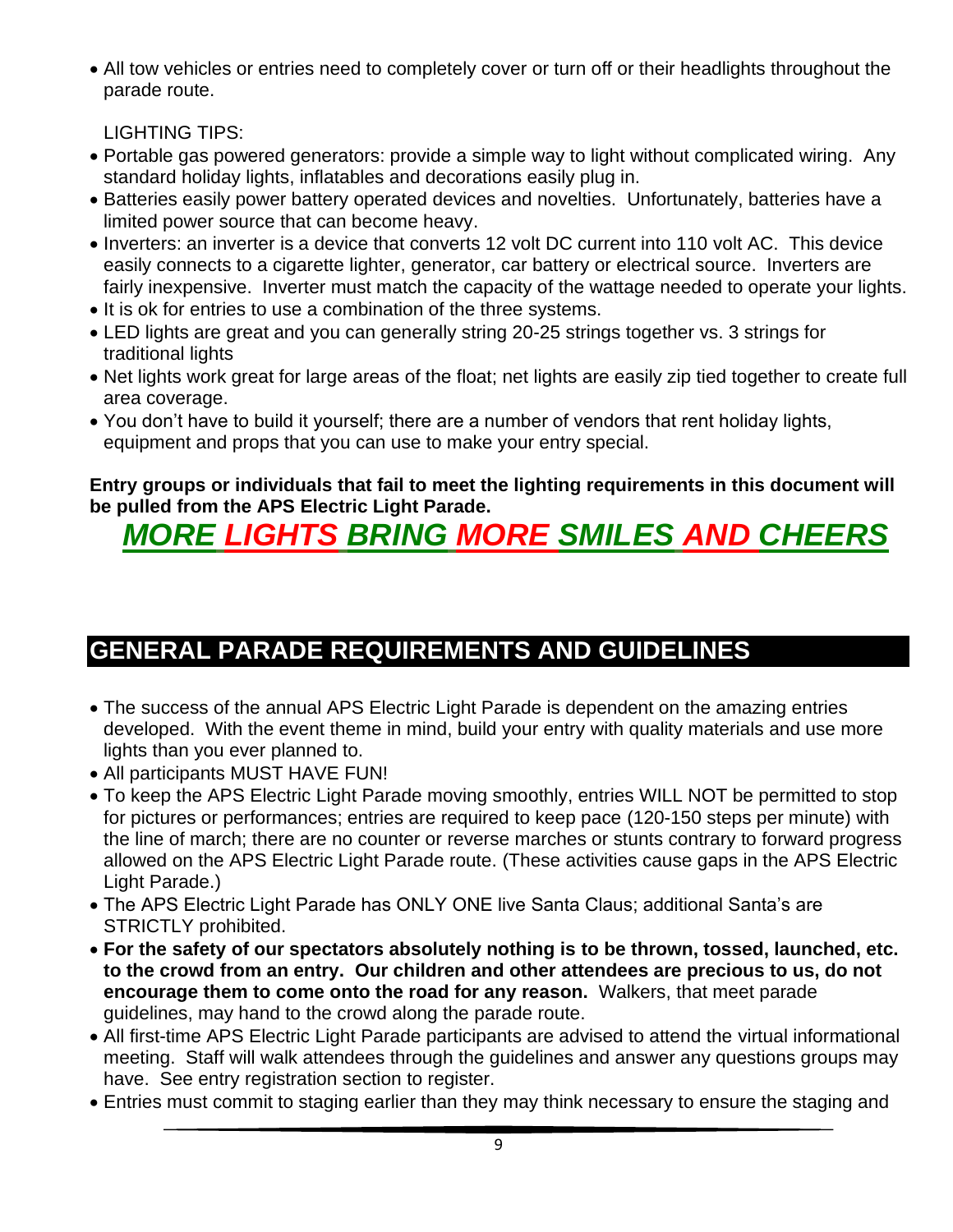destaging plans for the parade can be conducted. Please see schedules noted within this guide.

- The chaperone ratio for walking groups is 1:10 (adult/children). Chaperones are required to dress in total black or unit uniform. (This will be strictly enforced.)
- All parade entries must be appropriate, tasteful, festive, promote the holiday spirit and parade theme.
- Inappropriate, unsafe participation, failure to follow instructions or other violations of parade guidelines can result in denied participation for individual and/or organizations in future parades.
- Entry contact person who registered the entry acknowledges that all walking participants are 8 years old and older.
- Parks and Recreation Department producers must receive proof of vehicular insurance by on or before November 7, 2021 for any vehicle being driven on the route.
- All drivers must participate in the mandatory Entry Driver's Orientation in the North Phoenix Baptist Church chapel building on Friday, December 3, 2021, at 6 pm.
- Each entry will be required to have signage, in lights, on the front or both sides with the name of the entry group. This sign/name must align with the name submitted for the commentary.
- All entries are required to play theme or holiday music throughout the APS Electric Light Parade route. The use of the sound system for broadcasting messages is prohibited
- Children under the age of 8 are permitted to ride on or in a unit provided all regulatory seat belt and car seat laws are followed.
- No strollers are allowed.
- Entries cannot exceed 13 feet 6 inches in height due to overhead obstructions. There is no limit on length of a float entry as long as it can successfully navigate the route. If an entry is wider than 8 feet a transporting permit may need to be obtained and pre-approval is required from APS Electric Light Parade producer.
- Religious expression is not prohibited, but proselytizing is prohibited.
- All equestrian/animal entries must provide a person and have a clean-up system to pick up waste along the route and to ensure there is a proper disposal of the waste products.
- All entries are required to provide a person to walk (walking marshal) to lead their entry (Instructions are provided in these guidelines).
- All entries must be able to travel at a speed of at least two miles per hour for two miles. The official parade pace is 120-150 steps per minute.
- The use of unlicensed character likenesses as part of an entry is STRICTLY prohibited.
- No alcoholic beverages of any kind will be allowed in the staging area, on the float or APS Electric Light Parade route. Consumption is a violation of AZ State law (4244.20). Consumption of alcohol by any individual will result in immediate removal from the event.
- Failure, by a participant or parents of participants, to obey any police officer or APS Electric Light Parade official will be cause for that entry to be removed from the APS Electric Light Parade.
- Indian School Road & 7th Street is the end of the APS Electric Light Parade, all entries are required to proceed to their designated de-staging area immediately.
- There is no vending permitted at the event site(s).
- Unless you are registered as a commercial entry, you must cover any commercial logos/name on your entry and tow vehicle.
- If you suffer a breakdown during the parade, move the vehicle to the right side and allow the entries behind you to pass. If you can get your entry restarted, you may proceed down the route at the position you fall once you are moving.
- Although the parade is recorded by ABC 15 to be televised later, the footage is edited due to broadcast time constraints which means there is no guarantee that an entry will be shown as part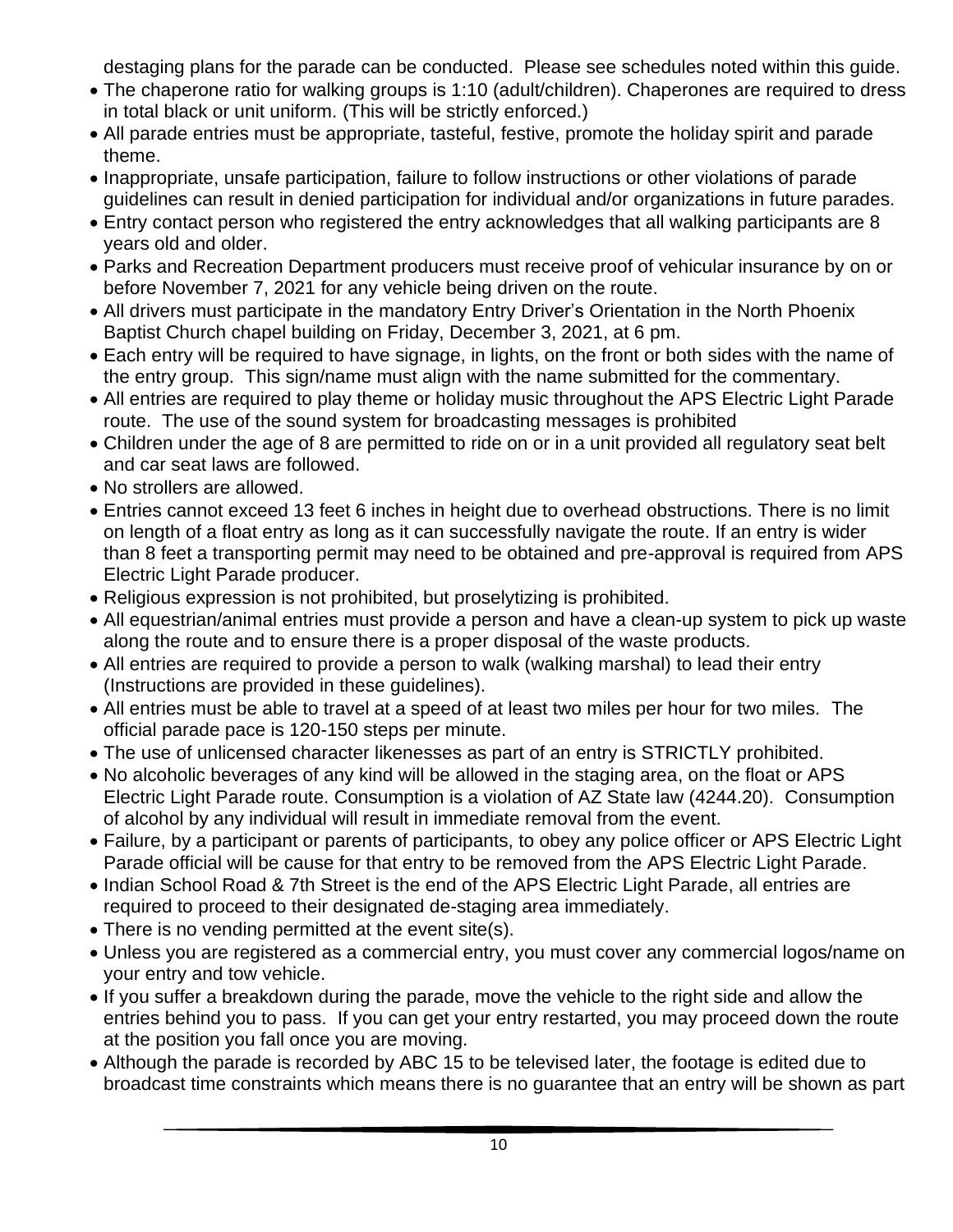of the broadcast. The Facebook live feed generally contains the entire parade.

- The official parade spacing is 30 feet between entries.
- Street closures begin early Saturday and continue and increase as the parade start gets closerit's critically important for groups to be in place at the designated staging point early to ensure the destaging plan is effective. (Especially important to groups that arrive by bus.)
- Entry placement location in the parade is made by Parks and Recreation Department staff; entries with a specific request related to their parade placement must submit the request in writing to include the special need and/or reason for the request; all requests are considered however, there is no guarantee of approval. Requests are due by November 6, 2021.
- No unregistered entries and/or uncertified entries (passed inspection) are permitted on the parade route.

# <span id="page-10-0"></span>**FRIDAY NIGHT**

We highly encourage all entries participating in the APS Electric Light Parade to be a part of staging and the judging that takes place. Unlike previous years, Friday night will not be a public event where families come out to enjoy activities provided by Arizona State University students or have the ability to get a close-up look at the entries.

Friday night remains very important for each entry; traveling to the staging area proves your entry's street worthiness and provides the driver an opportunity to check sight-lines and vehicle control. Just as important, it offers an opportunity to power up the generator(s) to verify how long they will actually run on the tank of gas (the parade power demands on the generator will be different than what you expect it to do based on your personal use on a weekend camping trip, for example). Running the equipment during Fridays event will allow you to determine if and how much spare fuel you'll need to have for the actual parade. Finally, it gives entries time to address and solve any problems that develop whether it's a bad string of lights or something that failed in the inspection. Most entries remain parked on site in their staging position over-night.

- Security is on site all night to keep your entries safe.
- Entries must remain aware of staging position/alignment to allow effective staging access for the other entries.

# <span id="page-10-1"></span>**PARADE STAGING**

What is parade staging? Staging refers to getting all parade entries placed in a preset spot at North Phoenix Baptist Church parking lot which allows for an organized and systematic approach to moving all participants onto the parade route. Staging begins Friday, December 3rd from 11 am until 6 pm and continues Saturday, December  $4<sup>th</sup>$  from noon to 4 pm. The staging area is broken into 3 zones which includes the information/command center, motorized entry zone and a sponsor entry zone. Staging information, event updates, maps, parking passes, etc. are distributed at the mandatory entry meeting held at Devonshire Senior Center (2802 E Devonshire) on November 30, 2021 or December 1, 2021. Meeting options will be shared as the date gets closer.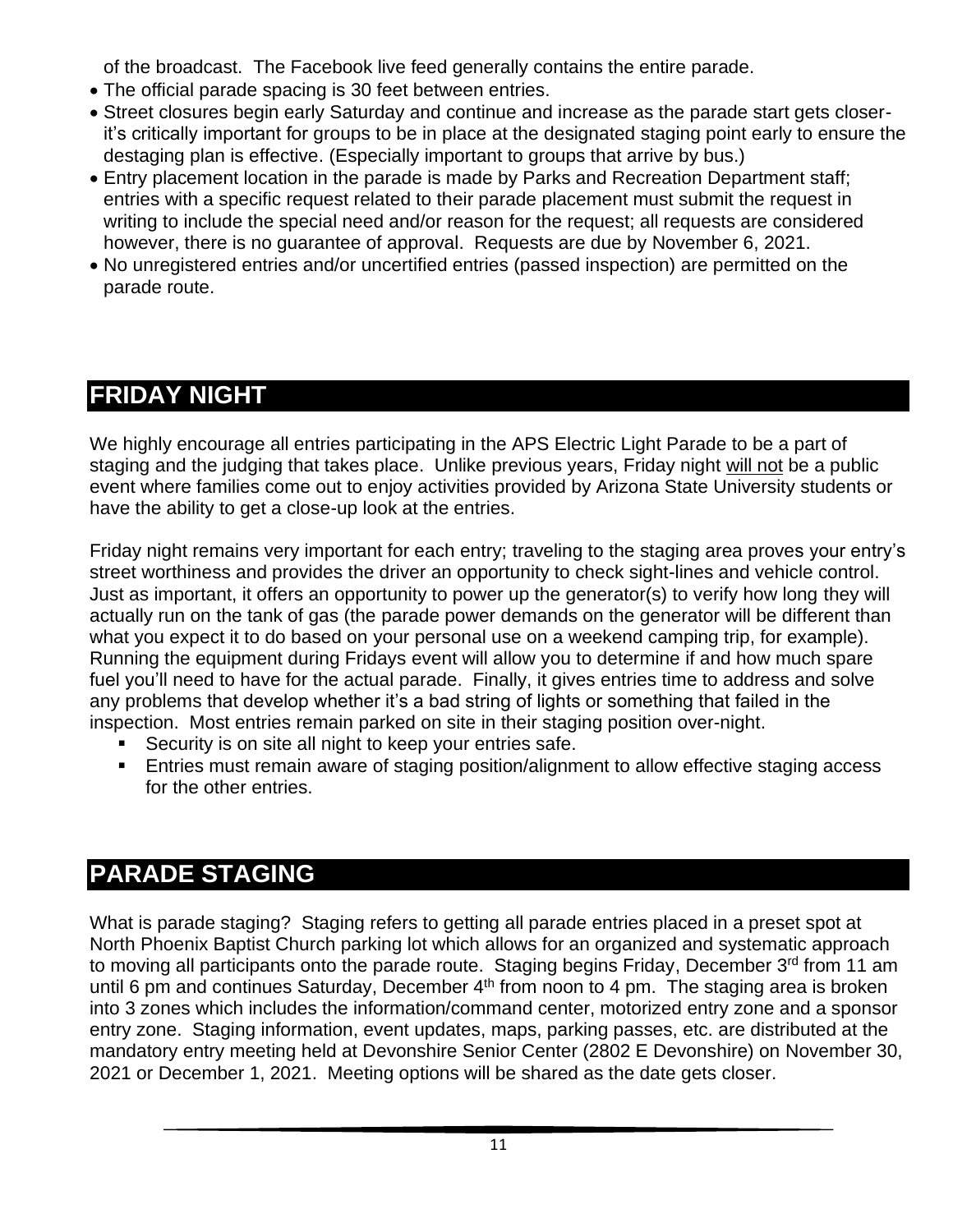- Street closures begin early Saturday and continue and increase as the parade start gets closer- it's critically important for groups to be in place at the staging point early to ensure the destaging plan is effective
- Entry placement location in the parade is made by Parks and Recreation Department staff; entries with a specific request related to their parade placement must submit the request in writing to include the special need and/or reason for the request; all requests are considered however, there is no guarantee of acceptance. Requests are due by November 6, 2021.
- All entries will be inspected to ensure adequate and safe float and lighting before the APS Electric Light Parade. Inspections begin at about 5 pm on Friday and 3 pm on Saturday. Entry groups or individuals that fail to pass inspection will be pulled from the APS Electric Light Parade.
- The North Phoenix Baptist Church campus map is located in the attachments.
- Staging can become very busy and congested with floats; each entry can have one vehicle at a time at the staging point to unload equipment. All support vehicles MUST be removed from the staging areas immediately once their function is complete. There are NO entries or vehicles permitted inside the staging areas after 6 pm on Friday night and 4 pm on Saturday because of the large number of pedestrians in the areas.
- Support vehicle in the staging areas may not restrict access to entry position of others and may be required to leave staging area if staff determines it is necessary.

# <span id="page-11-0"></span>**ENTRY INSPECTION**

All entries will be inspected by Phoenix Police Department personnel to ensure adequate and safe float and lighting before the APS Electric Light Parade. Inspections begin at approximately 5 pm on Friday and 3 pm on Saturday. Entries that fail to pass initial inspection have time to fix the issue. If the issue cannot be resolved, the entry will be removed from the APS Electric Light Parade. The following items are part of the inspection.

- Anyone riding on a float (standing, laying, sitting, etc.) must be attached to the float by a seatbelttype strap or belt with quick release mechanism of sufficient strength to hold a person in motion. Entries cannot be tied in- no use of ropes or knots is permitted; participants have to be able to escape, on their own, in an emergency situation.
- The driver must have an unobstructed view of the road to the front and to the side unless in radio contact with a guide.
- The driver must have access to an exit; must be escapable.
- The driver seat must be securely mounted to the frame.
- The driver must have adequate ventilation to bring in outside air; there can be no exhaust leaks in the driver compartment.
- All drivers must possess a valid motor vehicle operator's license and be adequately trained to drive their assigned entries.
- A minimum of one 2A10BC-type fire extinguisher must be provided on each entry or unit. If an individual is in an enclosed entry, there should be one extinguisher inside and within reach of the driver and another extinguisher outside.
- Batteries must be secured with no loose connections.
- Fuel tanks must be secured and there may not be any leaks.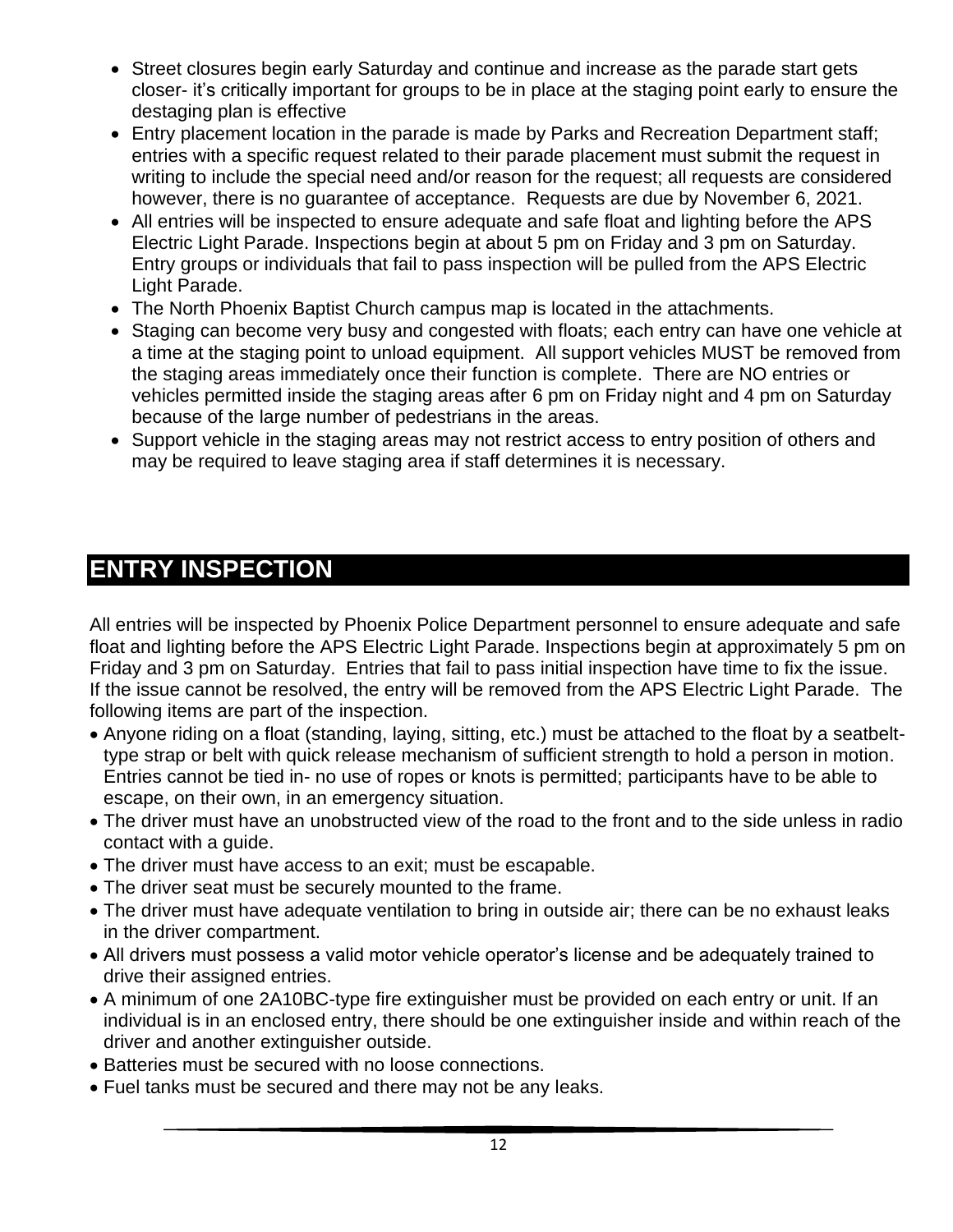- Spare fuel must be secured and stored away from any heat source.
- All wiring must be properly secured to prevent mechanical damage and injury to float riders.
- All connections must be made with UL approved electrical boxes or devices.
- Portable generators or compressors used on the float must be securely mounted on a vehicle or other substantial base. A minimum of 12 inches clearance must separate any part of the generator/compressor from combustible fabrication material.
- Portable generator may not be secured or braced in an enclosed space with the driver or rider.
- All entry materials must be flame retardant.
- Fire and flammable props are prohibited.
- The steering must work properly (up to a 1/4 turn is ok).
- Exhaust pipe(s) must extend at least 6" beyond the rear of the float's skirt.
- Exhaust pipe(s) must be wrapped with fire retardant tape where it passes through skirt.
- Generators/compressors must be equipped with firmly attached exhaust systems that terminate either into a common exhaust serving the vehicle or in the same manner as vehicle exhaust.
- Generator exhaust must be properly vented; not in contact with anything combustible.
- Castors or wheels must be securely attached and in good condition (i.e. no cracks in wheels)
- Entry must have access to radiator cap to add water (hatch or opening); must have extra water for radiator.
- The entry may not contain sharp or jagged metal or boards that could cause injury to the driver, rider or spectator.
- For self-propelled floats, tow bar(s) must be secured and remain with the float at all times in case of breakdown.
- Draw bars must be secured.
- *\*\*\*Depending what your entry is, a number of these inspection items may not apply.*

# <span id="page-12-0"></span>**ENTRY WALKING MARSHAL INSTRUCTIONS**

Entry Walking Marshals are critical to the success of the parade by keeping their group on the required pace which eliminates parade gaps.

- All entries are required to provide a person to walk (walking marshal) to lead/accompany the entry; if an entry does not have a walking marshal the night of the APS Electric Light Parade, that unit or group will be removed.
- Walking Marshal (WM) must carry a lit entry number for entry identification for the judges and ensure the number is visible as the entry approaches the judges table, sound stations and ABC15 broadcast area. Entry number is issued at the event information table approximately 2 hours before the start of the parade.
- WM must be at least 16 years of age.
- WM must be dressed in black (black pants, black shirt, black shoes).
- WM are required to walk approximately five feet in front of the entry and, through communication with their entry, maintain the pace required to ensure no gaps are created.
- WM must have the ability to listen, follow instructions and communicate issues to the parade monitors along the route.
- WM must be able to provide instruction/direction to their entry. If your entry suffers a breakdown during the parade, move the entry to the right side and communicate with and allow the entries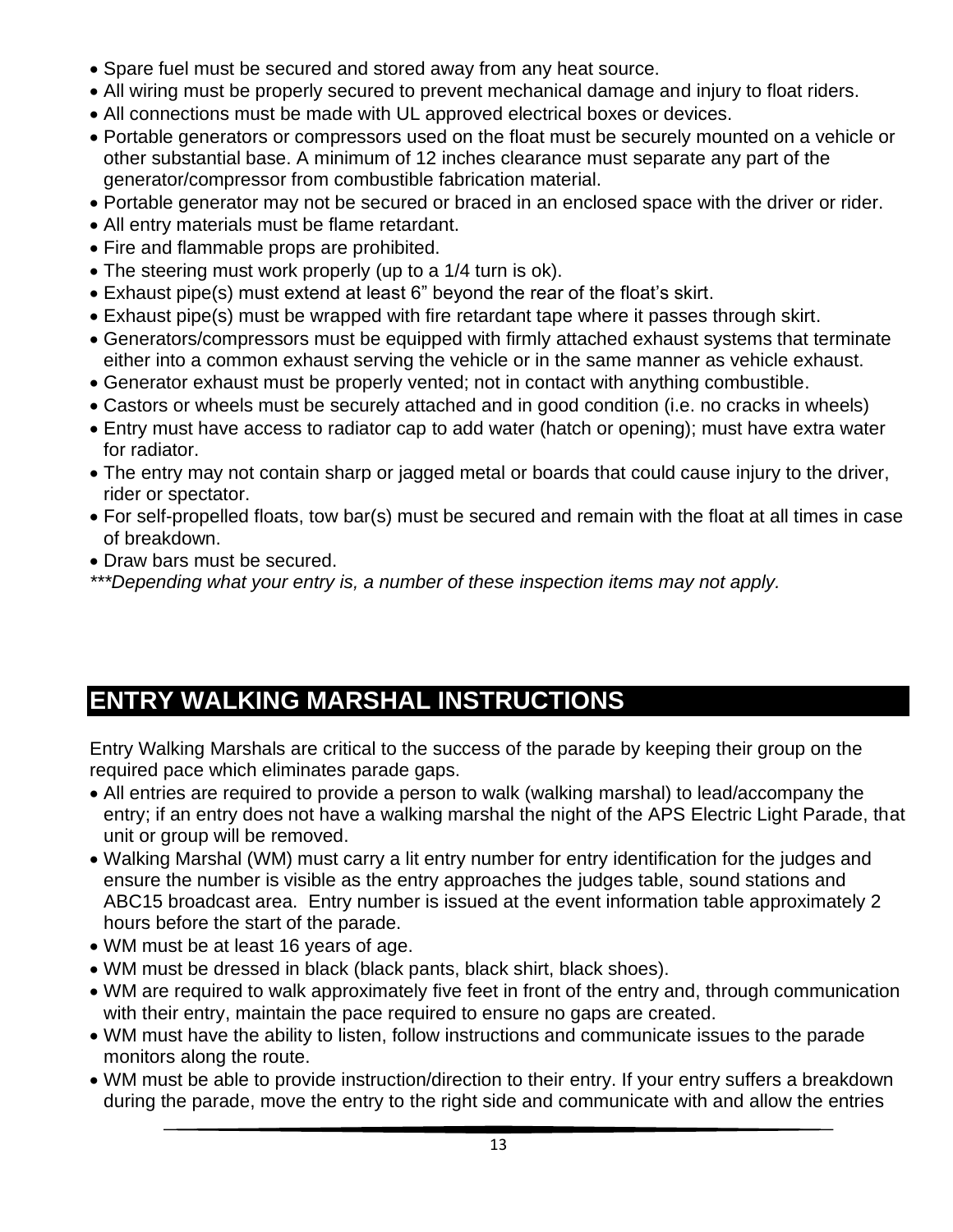behind you to pass. WM must notify the closest parade monitor of the breakdown (parade monitors are wearing yellow vests and can be found on the map and list which will be provided).

• The WM should ensure they turn in the entry number at the end of the parade route where a city staff member will be collecting them.

# <span id="page-13-0"></span>**PARADE DESTAGING**

What is destaging? Destaging refers to the process of getting all entries off the parade route at 7<sup>th</sup> Street and Indian School and to their designated areas to shut down and prepare for getting the entry home as well as to get the walking groups connected with their families. In general, motorized entries (trailered and non-trailered) are sent south on seventh street which is closed off all the way down to Osborn. Walking entries are sent west on Indian School Road to Steele Indian School Park. Groups that utilize busses to get to/from the event also travel west on Indian School Road to their busses that are staged on Indian School Road at 3<sup>rd</sup> Street. Destaging information, event updates, maps, parking passes, etc. are distributed at the mandatory entry meeting held at Devonshire Senior Center (2802 E Devonshire) on November 30, 2021 or December 1, 2021. Meeting options will be shared as the date gets closer.

- Effective destaging is reliant on effective staging; groups, especially those arriving by bus, MUST adhere to established timeline and be staged early to ensure the busses can get down to the destaging zone prior to street closures.
- Longtime entries should share any special destaging plans they use by the end of registration to ensure destaging planner can take the information into consideration as they develop the over-all plan.
- If an entry has a special destaging need, please make the request by the end of the registration period.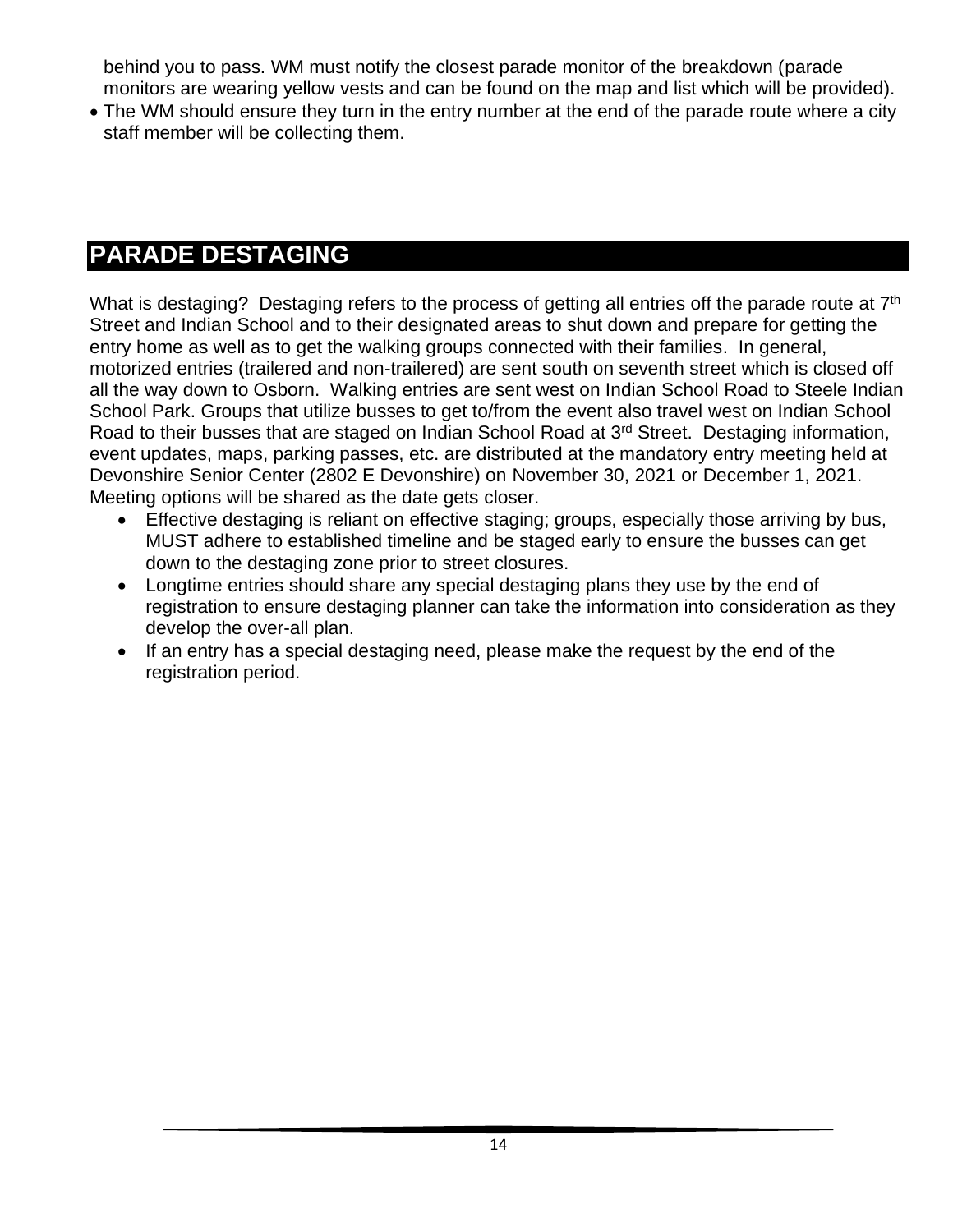# <span id="page-14-0"></span>**IMPORTANT DATES AND DEADLINES**

| October 1, 2021-                             | Parade entry open registration period                                                                                                                                                                                                                                                                                                                                                                                                                                                                                                                                                                                                                                                                                                                 |
|----------------------------------------------|-------------------------------------------------------------------------------------------------------------------------------------------------------------------------------------------------------------------------------------------------------------------------------------------------------------------------------------------------------------------------------------------------------------------------------------------------------------------------------------------------------------------------------------------------------------------------------------------------------------------------------------------------------------------------------------------------------------------------------------------------------|
| November 1, 2021                             |                                                                                                                                                                                                                                                                                                                                                                                                                                                                                                                                                                                                                                                                                                                                                       |
| October 14, 2021                             | First-time entry workshop (6-7:30 pm)<br>This is an informational meeting for first time participants and/or those<br>interested in more details to help them understand the requirements<br>presented in this guide. Return entries are welcome to attend to discuss<br>updates to the APS Electric Light Parade and to share ideas and insight<br>with newcomers. The workshop will be held virtually. Use the registration<br>system- activity 41010. Registrants will be provided a login information<br>prior to the meeting.                                                                                                                                                                                                                    |
| November 7, 2021                             | Commentary form and proof of vehicle insurance due                                                                                                                                                                                                                                                                                                                                                                                                                                                                                                                                                                                                                                                                                                    |
| November 30, 2021<br>and December 1,<br>2021 | This is a MANDATORY meeting for all entry representatives and walking<br>marshals to review the staging and de-staging plans, receive the APS<br>Electric Light Parade line-up and any last-minute changes and<br>announcements, as well as to pick up parade packets and parking<br>passes.<br>To meet City of Phoenix facility COVID-19 mitigation requirements,<br>there will be multiple sessions announced for entries to select at a<br>later time.                                                                                                                                                                                                                                                                                             |
| December 3, 2021                             | Entry check-in & staging (11 am-6 pm). Entries can arrive, check in and<br>stage their entry at the designated location in the North Phoenix Baptist<br>Church parking lot at Central Avenue & Bethany Home Road.<br>Entry judging (6-8 pm)<br>All float entries must be on site at North Phoenix Baptist Church, 5757 N.<br>Central Avenue, and ready (lit) by 6:00 pm to be judged.<br>Friday night is not a public event for 2021.<br>Drivers meeting (6:00 pm)<br>This is a MANDATORY meeting conducted by the Phoenix Police<br>Department for all float or towing unit drivers to cover specific regulations.<br>The meeting is held at North Phoenix Baptist Church, 5757 N. Central<br>Avenue (held in the chapel). Mask is required indoors. |
| December 4, 2021                             | Entry check-in & staging (noon-4 pm)<br>Entries can arrive, check in and stage their entry at the designated<br>location in the North Phoenix Baptist Church parking lot at Central<br>Avenue & Bethany Home Road.<br>Entries will begin to be move into line up formation at 6:50 pm.<br>APS Electric Light Parade begins PROMPTLY at 7 pm.                                                                                                                                                                                                                                                                                                                                                                                                          |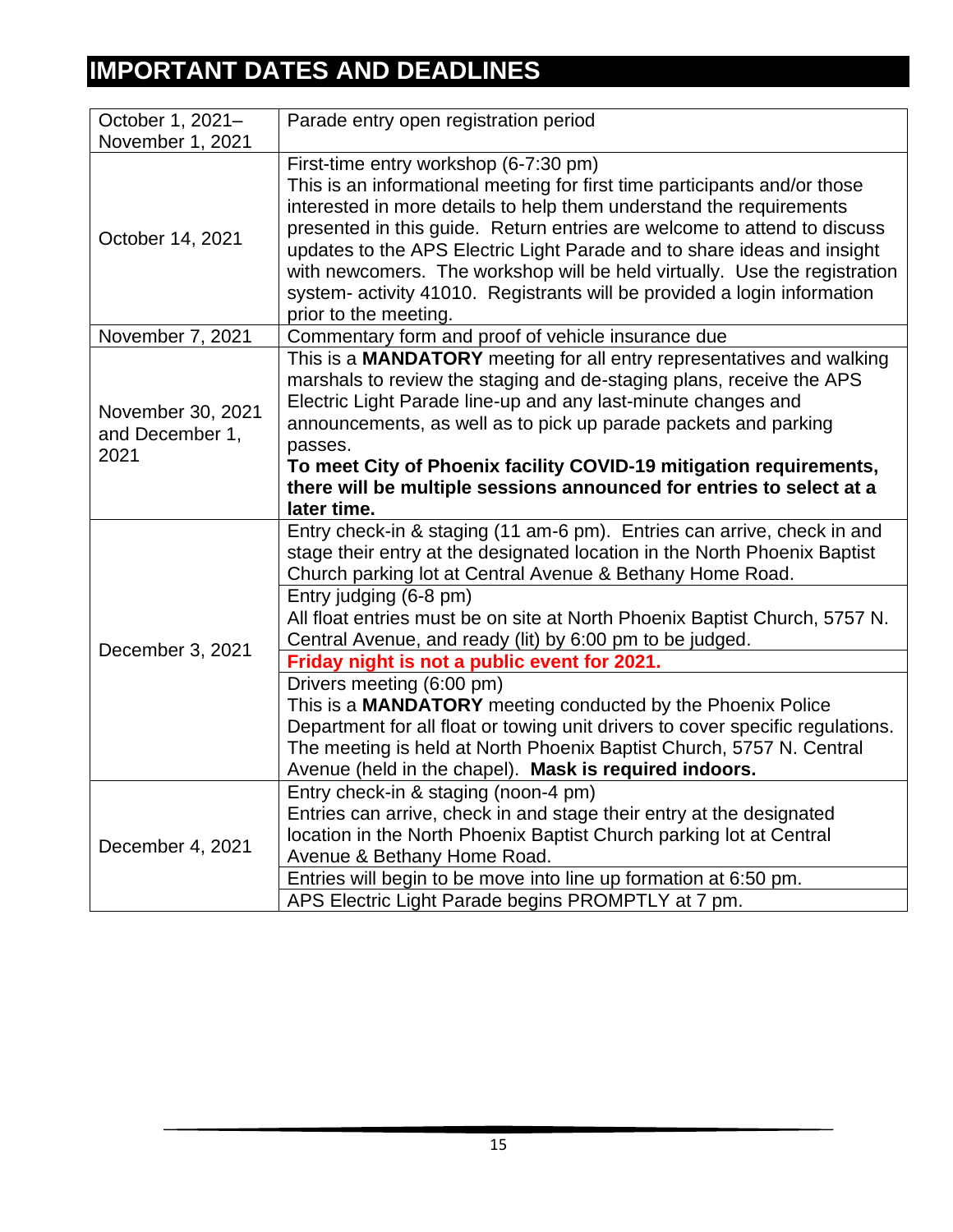# <span id="page-15-0"></span>**AWARD CATEGORIES & WINNER**

All entries will be judged based on the entry category used in the registration process. Judging will take place Friday night as noted below. Only one award per entry will be allowed except for the Best Use of Lights and Best Presentation of Theme awards which may be awarded to any entry judged Friday night. Entry awards are detailed in the section below.

Award winners will be notified where and when they can pick up their trophy within 2 weeks of the event.

# <span id="page-15-1"></span>**AWARD JUDGING (FRIDAY NIGHT)**

In order to mitigate the potential spread of COVID-19, Friday night will not be a public event in 2021. Friday will be used to stage entries, conduct safety inspections and judging. The following awards are determined by the judging that takes place for entries registered in the categories noted, that are staged at North Phoenix Baptist Church on Friday evening (none of these entry categories will be judged on Saturday). Judges will begin to make their way around the staging area at 6 pm to see and talk with entries (judging route will follow the numeric staging plan-lowest to highest number). We ask that floats remain lit until judging is complete. Winners from Friday night will be posted at the information/check-in table on Saturday and will be posted on the Parks and Recreation Department web page shortly after the parade. Entries that are not on site Friday night will not be judged Saturday. Judges will judge all floats unless the entry declines (can be done earlier at check-in or when the judges arrive at the entry). If an entry is not in place or ready (lit) for judging when the judges arrive at their placement point, they will not judge the entry and they will not return at a later time to judge.

### **BEST NON-PROFIT ENTRY AWARD**

Judging Criteria:

1. Originality

- **Entry displays creativity**
- Entry is unique
- **Entry displays innovation in its decoration and design concept**
- 2. Quality
	- Entry displays quality execution in the build/construction
	- Entry demonstrates attention to detail through execution and effective lighting levels
- 3. Theme
- Best interpretation/use of theme
- 4. Presentation
	- **Effective overall presentation** 
		- Use of holiday sound/music
		- Eye appeal (effective use of color, materials, lights and special effects)

*1 st place: \*\*This award has a \$1000 prize which is awarded in gift cards.*

*Runner-up: \*\*This award has a \$250 prize which is awarded in gift cards.*

### **BEST COMMUNITY ENTRY AWARD**

Judging Criteria: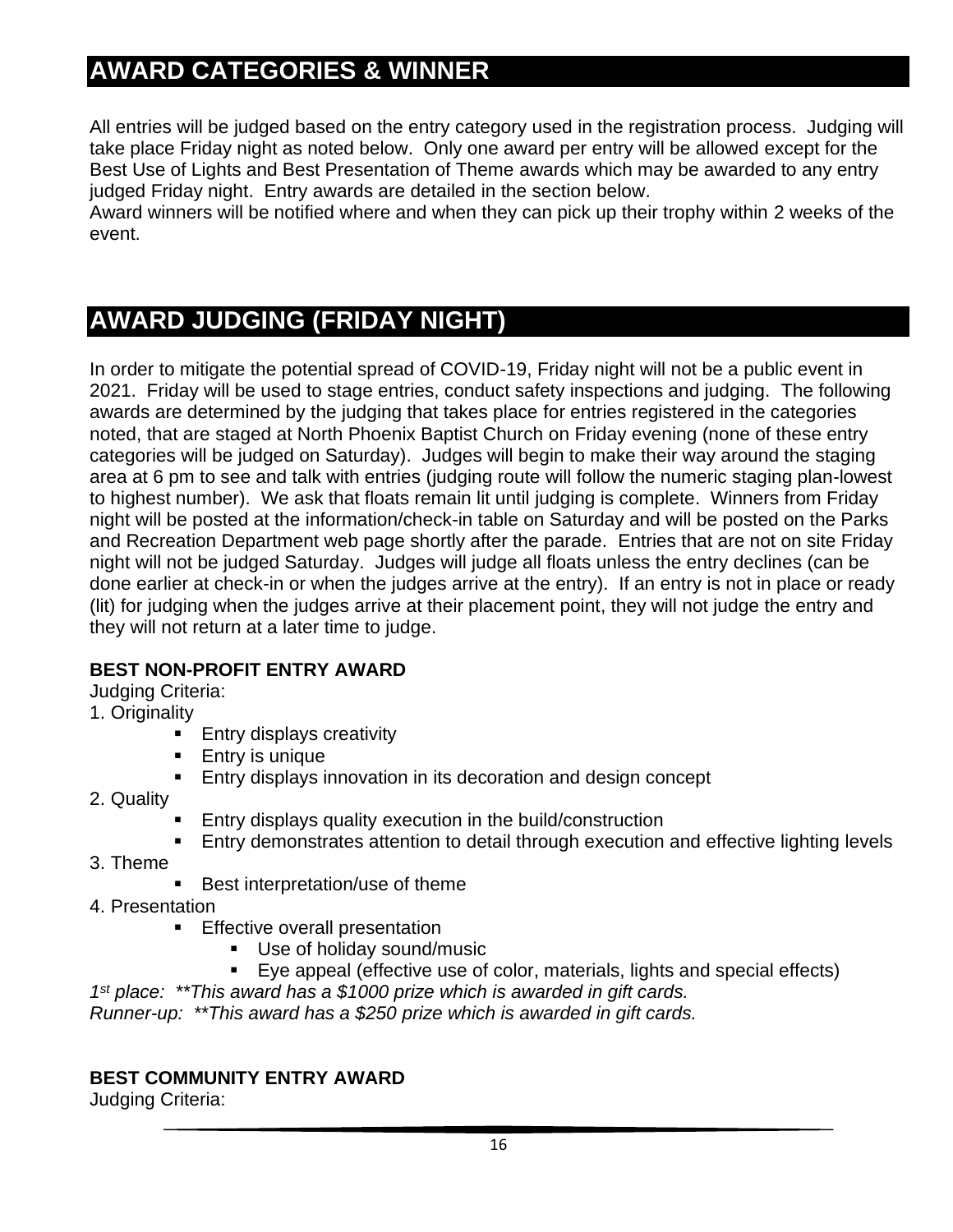- 1. Originality
	- **Entry displays creativity**
	- Entry is unique
	- Entry displays innovation in its decoration and design concept
- 2. Quality
	- Entry displays quality execution in the build/construction
	- Entry demonstrates attention to detail through execution and effective lighting levels
- 3. Theme
- Best interpretation/use of theme
- 4. Presentation
	- **Effective overall presentation** 
		- Use of holiday sound/music
		- Eye appeal (effective use of color, materials, lights and special effects)

*1 st place: \*\*This award has a \$1000 prize which is awarded in gift cards.*

*Runner-up: \*\*This award has a \$250 prize which is awarded in gift cards.*

### **BEST SMALL COMMERCIAL ENTRY AWARD**

Judging Criteria:

1. Originality

- **Entry displays creativity**
- Entry is unique
- Entry displays innovation in its decoration and design concept
- 2. Quality
	- Entry displays quality execution in the build/construction
	- Entry demonstrates attention to detail through execution and effective lighting levels
- 3. Theme
	- Best interpretation/use of theme
- 4. Presentation
	- **E** Effective overall presentation
		- Use of holiday sound/music
		- Eye appeal (effective use of color, materials, lights and special effects)

### **BEST LARGE COMMERCIAL ENTRY AWARD**

Judging Criteria:

- 1. Originality
	- Entry displays creativity
	- Entry is unique
	- Entry displays innovation in its decoration and design concept
- 2. Quality
	- Entry displays quality execution in the build/construction
	- Entry demonstrates attention to detail through execution and effective lighting levels
- 3. Theme
	- Best interpretation/use of theme
- 4. Presentation
	- Effective overall presentation
		- Use of holiday sound/music
		- Eye appeal (effective use of color, materials, lights and special effects)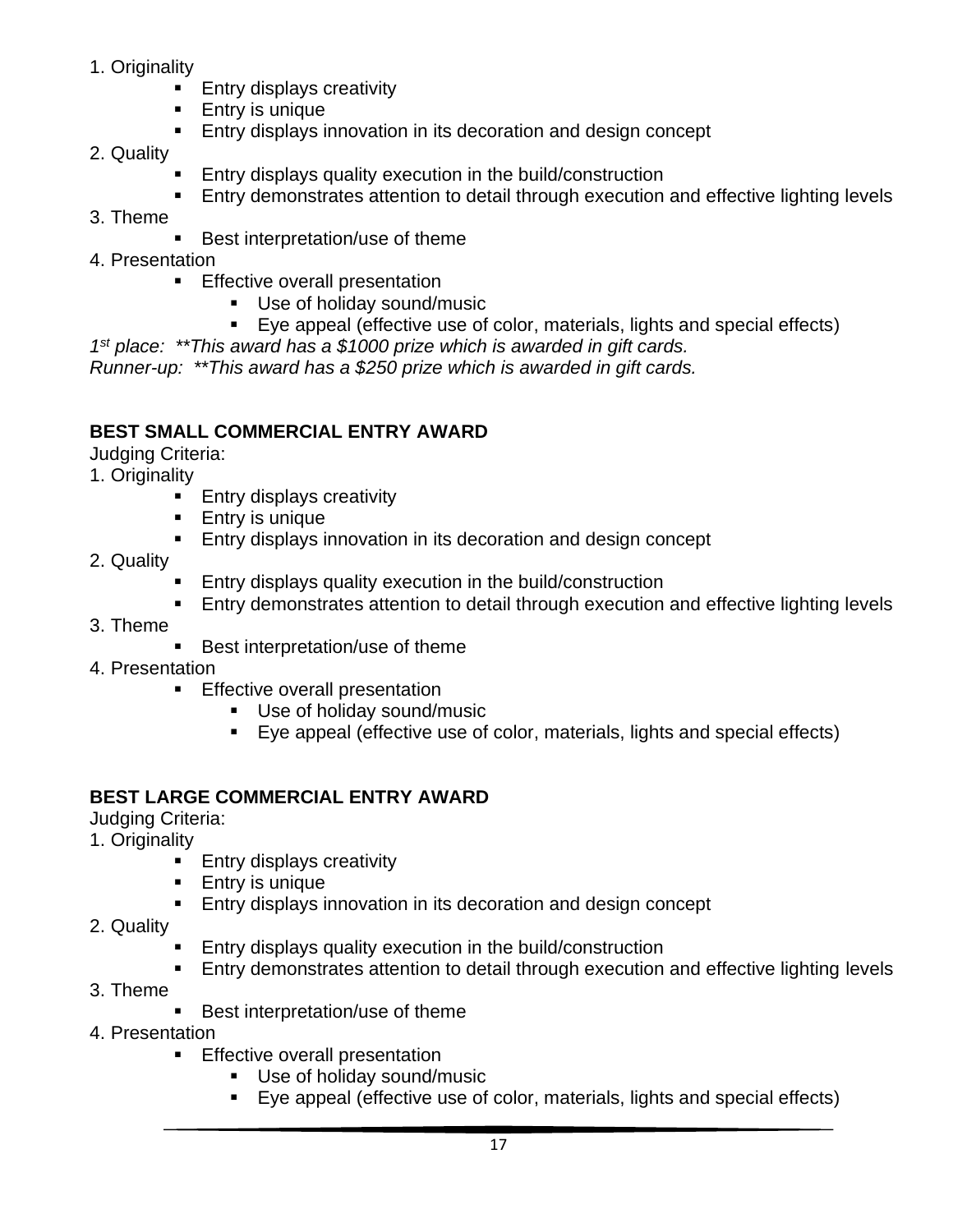### **BEST GOVERNMENT ENTRY AWARD (NON-CITY OF PHOENIX)**

Judging Criteria:

- 1. Originality
	- **Entry displays creativity**
	- Entry is unique
	- Entry displays innovation in its decoration and design concept
- 2. Quality
	- Entry displays quality execution in the build/construction
	- Entry demonstrates attention to detail through execution and effective lighting levels
- 3. Theme
- Best interpretation/use of theme
- 4. Presentation
	- **Effective overall presentation** 
		- Use of holiday sound/music
		- Eye appeal (effective use of color, materials, lights and special effects)

### **BEST USE OF LIGHTS AWARD (OPEN TO ALL ENTRIES BEING JUDGED FRIDAY NIGHT)**

Judging Criteria:

- 1. Best use of lights
	- Entry demonstrates the WOW factor as it relates to lights.
		- **Effective lighting levels; quantity of lights used is more than adequate to light** up the entry and paints a picture for the viewers
		- Eye appeal / aesthetics; quality of the use of lights through placement, colors and materials

*\*\*This award has a \$500 prize which is awarded in gift cards.*

#### **BEST PRESENTATION OF THEME AWARD (OPEN TO ALL ENTRIES JUDGED FRIDAY NIGHT)**

Judging Criteria:

1. Best presentation of the parade theme

- Effective interpretation and use of theme; entry clearly paints a picture of the theme through the design and use of materials, decorations, colors, special effects and holiday music
- Entry clearly presents the parades theme

*\*\*This award has a \$500 prize which is awarded in gift cards.*

# <span id="page-17-0"></span>**AWARD JUDGING (SATURDAY NIGHT)**

Due to COVID-19 mitigation measures, the entries typically judged on Saturday will not be part of the 2021 parade so there is no judging parade night.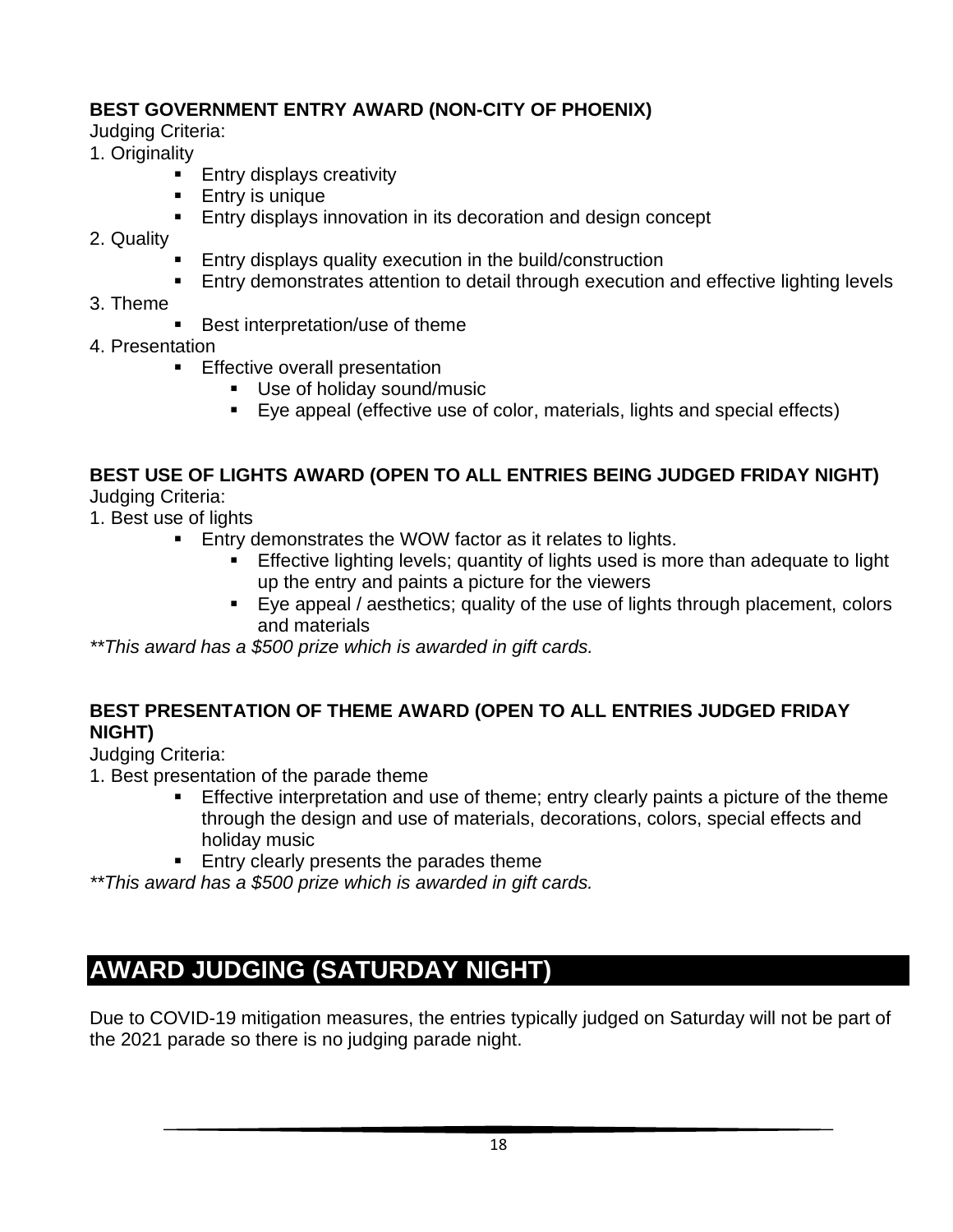# <span id="page-18-0"></span>**AWARD JUDGING POINT SCALE**

Each criteria (noted above) will be judged on a 10 point scale (see scale below). Judges scores will be combined to determine the overall score. In the case of a tie, judges will discuss their scores, possibly review entry and re-score each entry that is tied again, if a tie remains, both entries will be awarded.

- **0 None**
- **1-3 Limited**
- **4-6 Fair**
- **7-8 Good**
- **9-10 Exceptional**

### <span id="page-18-1"></span>**VENDING**

There is **NO VENDING** authorized or permitted at the event staging site, destaging areas, streets, sidewalks or other event areas December 3-4, 2021 per Phoenix City Code, Street Vending, Article II, Section 31-24, Item 6.

### <span id="page-18-2"></span>**PICTURES AND VIDEO**

There is a variety of photographs and video taken throughout staging, during judging and during the parade; organizers reserve the right to utilize those images in any way necessary for, but not limited to, promotion, on the web site, for fliers and other printed parade materials, social media, award applications, etc.

# <span id="page-18-3"></span>**DISCLAIMERS**

For Parks and Recreation:

This publication can be provided in an alternate format upon request. Call 602-262-6862 (voice) or 602-262-6713 (TTY). 602-534-3787 (FAX).

E-mail: receptionist.PKS@phoenix.gov

Non-Discrimination Notice:

The City of Phoenix prohibits discrimination on the basis of race, ethnicity, national origin, sex, religion, age, sexual orientation, or disability in its services, programs and activities. Anyone who believes he or she has been discriminated against may file a complaint with the City of Phoenix Equal Opportunity Department.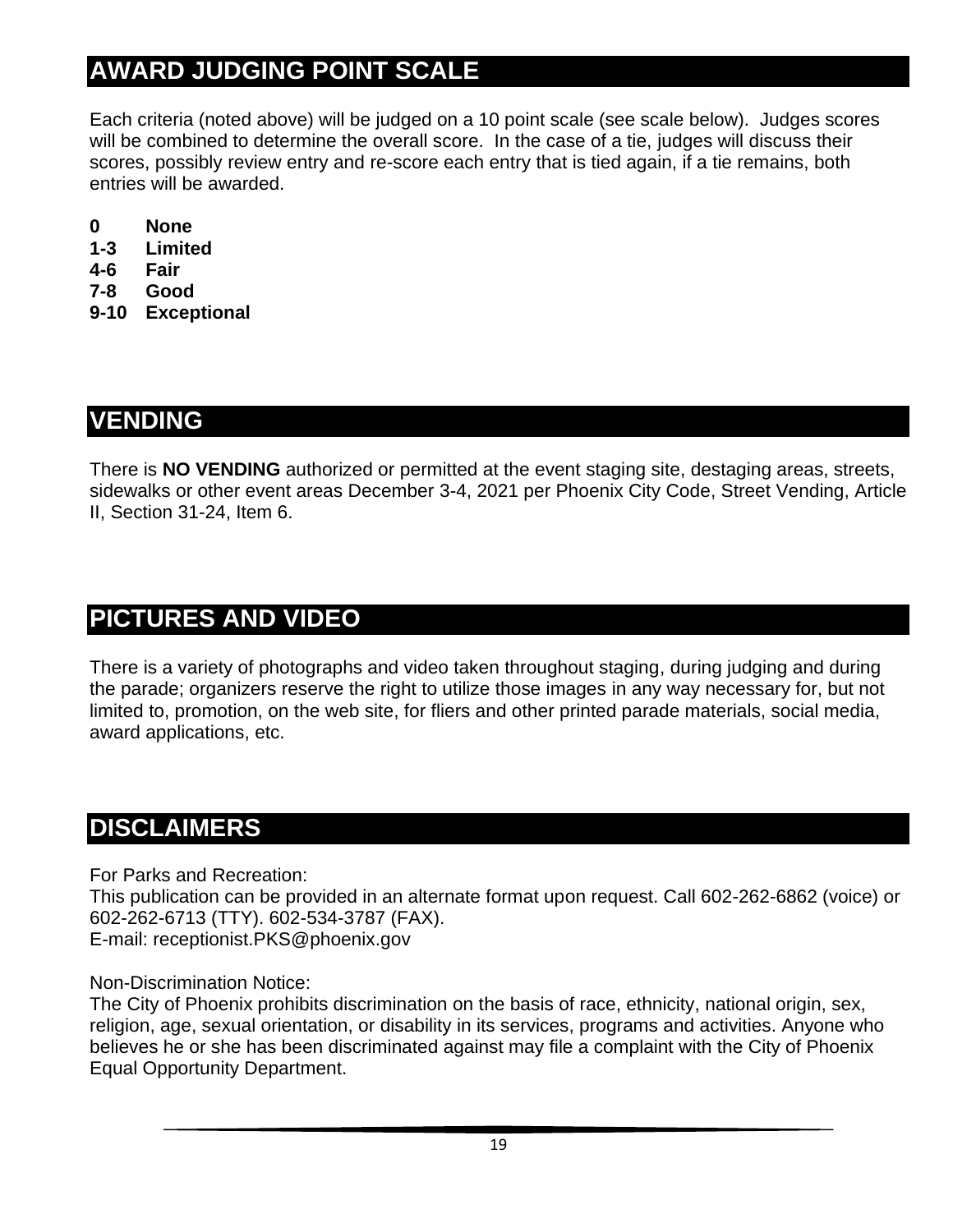# <span id="page-19-0"></span>**ATTACHMENTS**

# APS ELECTRIC LIGHT PARADE **2021 ROUTE MAP**